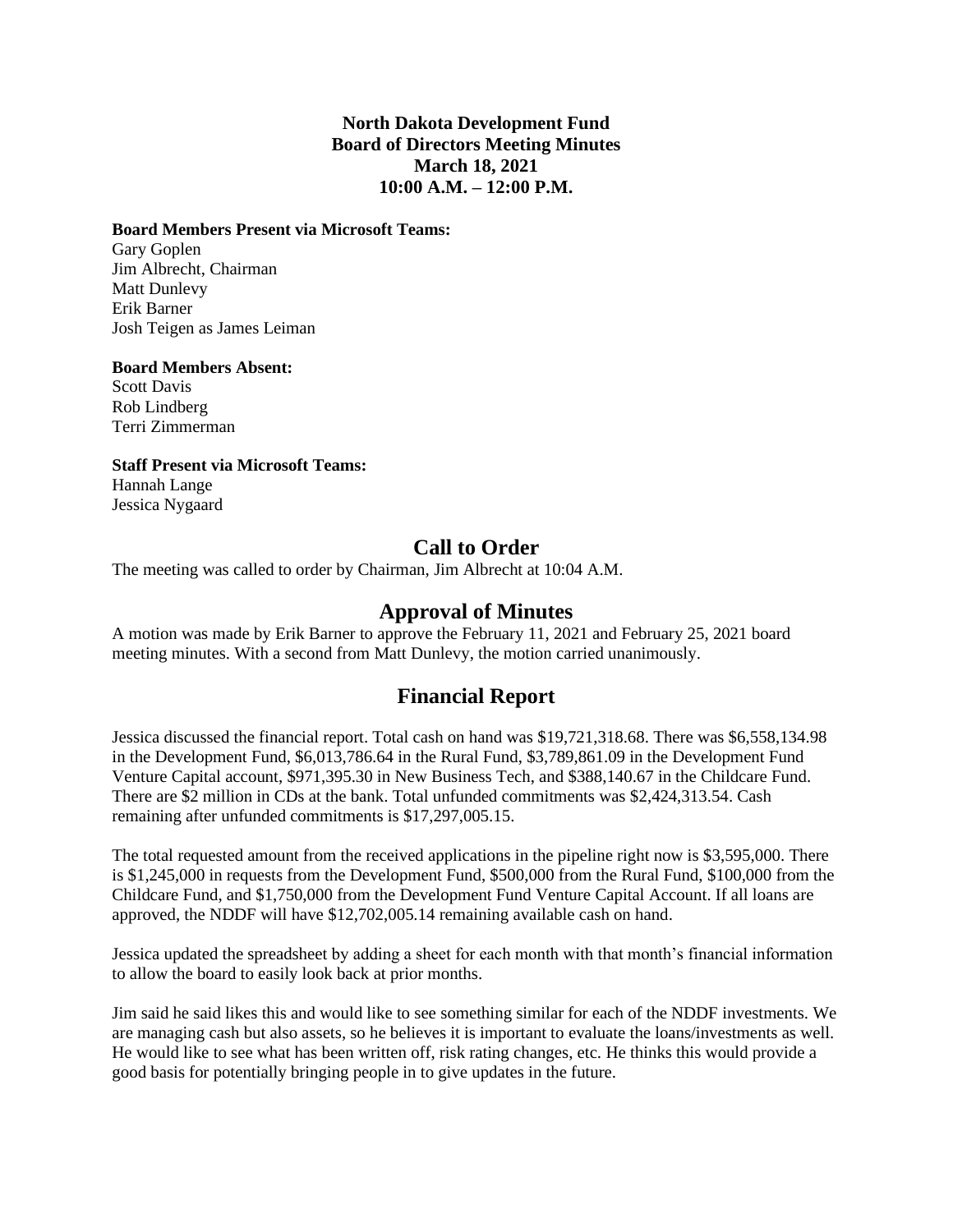A motion was made by Gary Goplen to approve the financial reports as presented. With a second from Matt Dunlevy, the motion carried unanimously.

The meeting was ahead of schedule, so the agenda was modified and the deals in the pipeline were discussed next.

# **Current Deals in the Pipeline**

Hannah provided an overview of the applications we have received and that are currently in our queue to review.

| <b>In Process</b>       |                      |                       |                   |
|-------------------------|----------------------|-----------------------|-------------------|
| Company                 | <b>Dollar Amount</b> | <b>Credit Display</b> | <b>Fund</b>       |
| 3domFuel                | \$60,000.00          | In Process            | <b>NDDF</b>       |
| 3domFuel                | \$185,000.00         | In Process            | <b>NDDF</b>       |
| PushSave                | \$150,000.00         | On Hold               | NDDF/DFVC         |
| <b>ELF Technology</b>   | \$400,000.00         | In Process            | NDDF/DFVC         |
| LUCIT                   | \$600,000.00         |                       | NDDF/DFVC         |
| <b>Premier Refinery</b> | \$500,000.00         | In Process            | <b>Rural Fund</b> |
| Kiddie Clubhouse        | \$100,000.00         | In Process            | Childcare         |
| Meditek, LLC            | \$1,000,000.00       |                       | <b>DFVC</b>       |
| FarmQA                  | \$750,000.00         |                       | <b>DFVC</b>       |
| <b>Pipeline Total</b>   | \$3,925,000.00       |                       |                   |

Eric asked if FarmQA has to raise private capital to get access to these funds. Hannah said he does not. Josh added that Erik may be thinking of the LIFT fund which does require some matching investment.

Jim asked Hannah if she would like input on how to steer conversations with companies who are requesting large amounts of money. Hannah responded stating that she works with the company to figure out what they actually need. She makes sure they are aware of the advance per job policy. She also works with the other funding partners to make sure that their ask is in line with what they need. Hannah encourages companies to reach out to their bank before coming to the NDDF because we do not compete with them. Gary added that we should make sure they know that our job requirement is a guideline and it does not mean they will actually get that much money. There are a lot of other factors that come into play.

Jim liked the fact that Hannah makes sure the company has gone to their bank first. He encouraged the staff to continue to work with the companies and putting together a "script" for how they fit into the ND economy.

Erik stated that underwriting in credit and equity is very much the same in that the same documents are required. For instance, governance documents should be needed in all instances. He asked if there was a list of things the NDDF will do, like background and credit checks, and documents that are needed from applicants so that it is the same every time. Also, he mentioned tax diligence and making sure that a company is in good standing with the state. He said having these things shows how good of operators a company is. Erik suggested using a  $3<sup>rd</sup>$  party law firm to do some basic diligence.